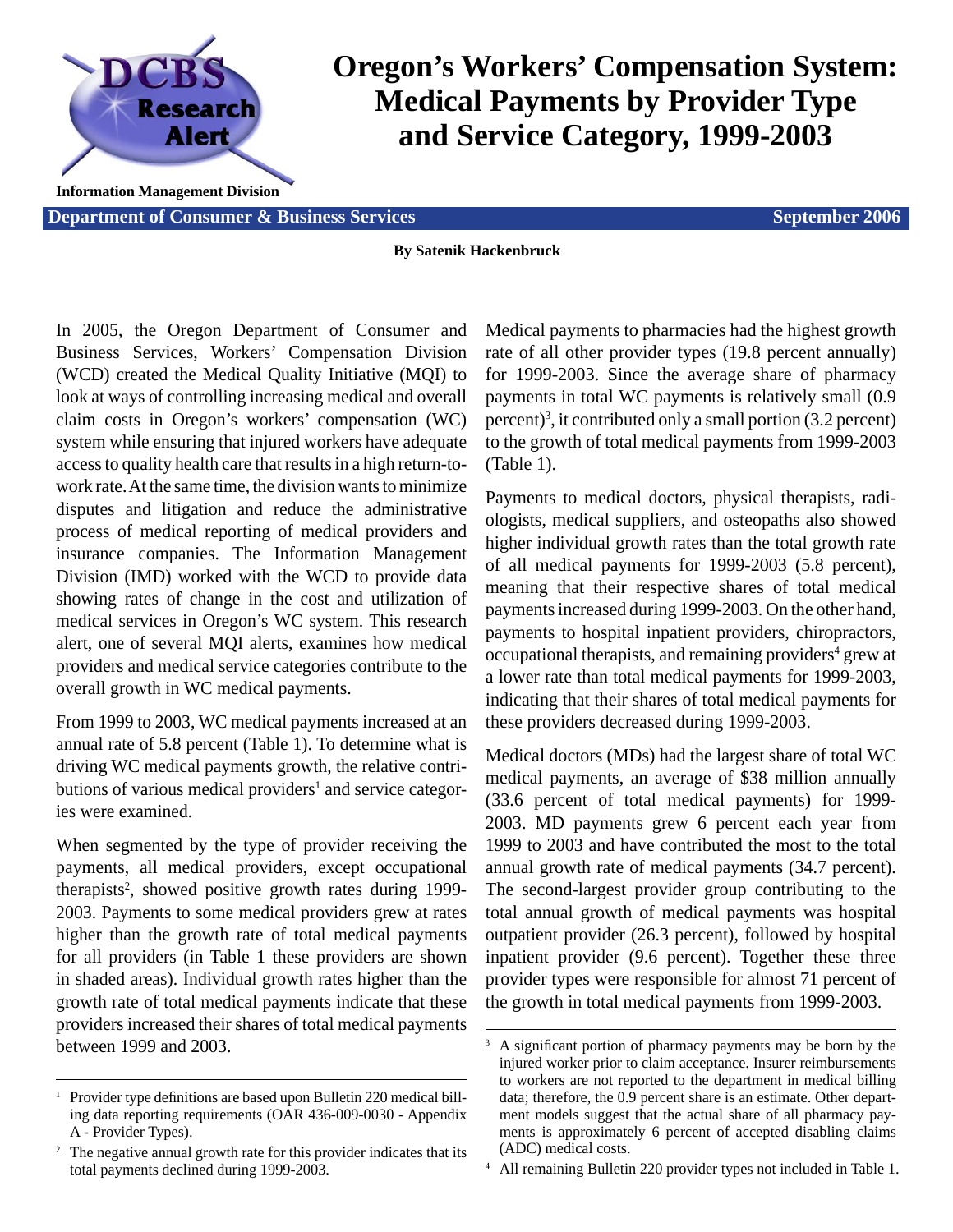Medical doctors charge most of their services under one of eight fee-schedule categories<sup>5</sup> (Table 2). Fee-schedule service categories contributing to MDs increasing share of medical payments include surgery, evaluation and management<sup>6</sup>, physical medicine, and laboratory and pathology (in Table 2 these service categories are shaded.) The growth rates of payments for these service categories were higher than the total growth rate of all MD payments (6 percent) for 1999-2003. On the other hand, anesthesia, radiology, Oregon Specific Codes (OSC)<sup>7</sup>, and medical services had a negative impact on the growth of MDs share of total medical payments for 1999 2003 (their individual growth rates were lower than the total growth rate of MD payments).

Other care providers also charge their services to one of the eight fee-schedule categories. Considering services delivered by all provider types (including MDs), the growth rates of payments for physical medicine, evaluation and management, and radiology service categories were higher than the growth rate of total medical payments for 1999-2003 (5.8 percent) (Table 3). Thus, the share of total medical payments for these service categories increased from 1999-2003. On the other hand, the shares of total medical payments for surgery, anesthesia, OSC, medical, and laboratory and pathology service categories decreased from 1999-2003. Surgery, anesthesia, and OSC service categories had lower individual growth rates than the growth rate of total medical payments for 1999-2003. Medical and laboratory and pathology service categories had negative growth rates, meaning that their share of total medical payments declined.

Among fee-schedule service categories, physical medicine services received the highest average annual payments, nearly \$18.2 million per year, which accounted for 15.7 percent of average WC medical payments. From 1999 to 2003, physical medicine payments grew at an average rate of 10.5 percent per year and contributed the highest share (27.8 percent) to the total annual growth rate of 5.8 percent. When *broken down* by provider type, physical medicine payments to hospital outpatient providers, medical doctors, and remaining providers<sup>8</sup> grew at a higher rate than the total physical medicine payments for 1999-2003 thereby increasing their share to total physical medicine payments (shown as shaded areas in Table 4). At the same time, average annual payments to physical therapists and chiropractors grew, but did not keep pace with the average annual growth rate for all physical medicine payments. The share of physical medicine payments for these provider types decreased during 1999-2003. Occupational therapist payments did not show any growth, so their share of total physical medicine payments also decreased.

## **Methodology**

Medical billing data is reported to the Department of Consumer and Business Services according to Oregon Administrative Rules (OAR) 436-009-0030(10). A quality sample of data was selected from medical billing data to determine figures for payments by provider type and by service category. This sample is composed of insurers (notably SAIF and the Liberty Mutual group, along with other private insurers and self-insurers) that have reported billing data with a high degree of correlation (at least 90 percent) to the claim information system (CIS) and have consistently reported valid medical service and payment data.

This sample consists of claims with injuries occurring between Jan. 1, 1999 and Dec. 31, 2003. All services provided within one year (365 days) of the injury are used in the analysis. This time frame was chosen because a significant portion of services on a claim is provided in the first year. Furthermore, a one-year time frame allowed for the use of the most recent data available.

<sup>5</sup> Medical fee schedule service categories are based upon Division 009 Rules regarding how medical provider payments are to be calculated (OAR 436-009-0040(4)).

<sup>6</sup> A portion of the increase in Evaluation and Management payments may be attributable to a 20 percent increase in the fee schedule conversion factor in July 2003.

<sup>7</sup> The negative annual growth rate for this service category indicates that its total payments declined from 1999-2003.

All remaining Bulletin 220 provider types not included in Table 3.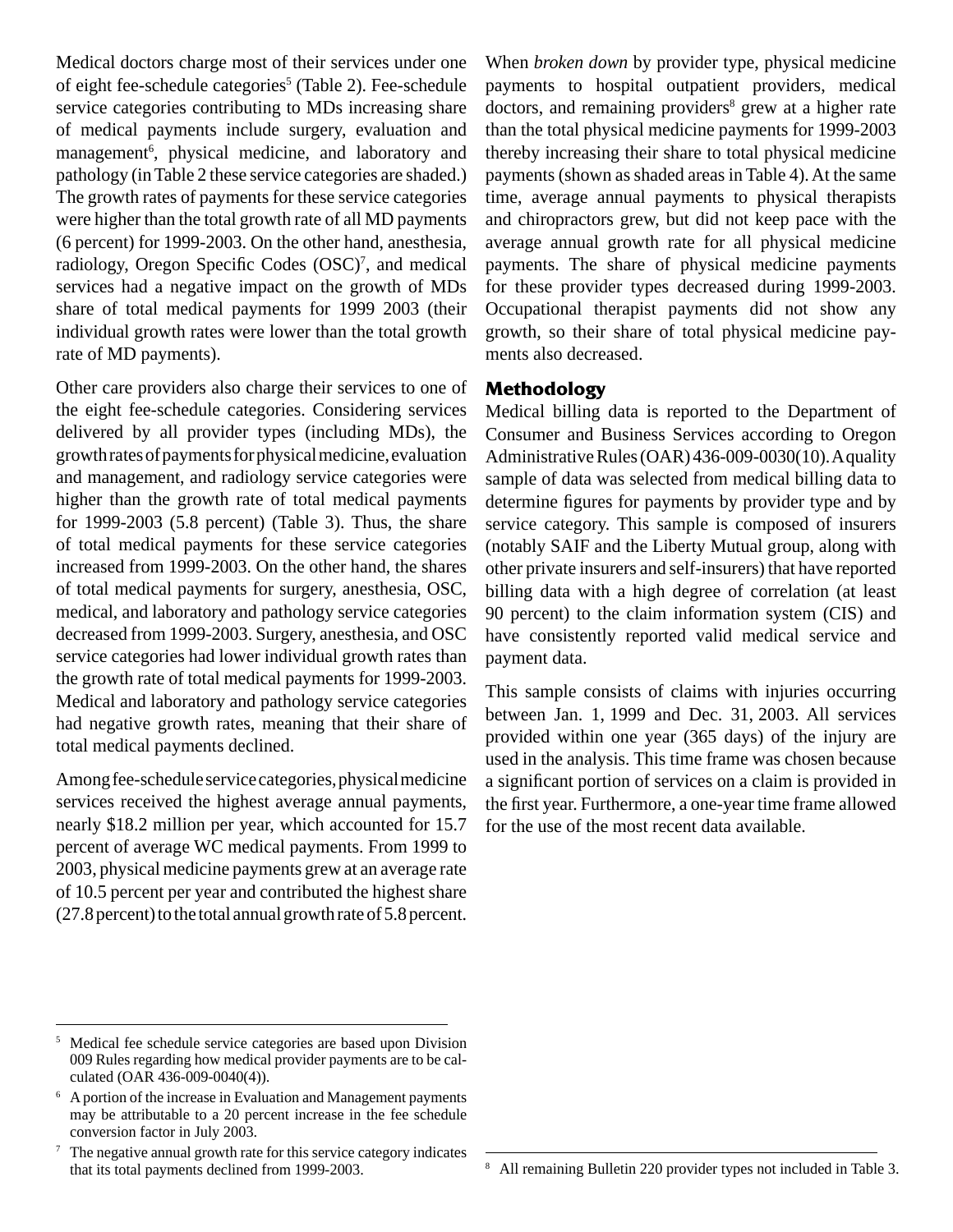### **Table 1. Contribution of medical providers to the overall growth in medical payments**

|                                     | 1999-2003                        |                                         |                       |                                                                     |                                             |
|-------------------------------------|----------------------------------|-----------------------------------------|-----------------------|---------------------------------------------------------------------|---------------------------------------------|
| <b>Provider type</b>                | Average annual<br>total payments | Average share<br>of total pay-<br>ments | Annual<br>growth rate | Average contribu-<br>tion to the total<br>growth rate <sup>ii</sup> | <b>Contribution</b><br>trend <sup>iii</sup> |
| Medical doctor                      | \$38,738,252                     | 6.0%<br>34.7%<br>33.6%                  |                       |                                                                     | $\uparrow$                                  |
| Hospital outpatient                 | \$30,412,014<br>5.8%<br>26.4%    |                                         | 26.3%                 | $-$ *                                                               |                                             |
| Remaining providers                 | \$13,606,573                     | 11.8%                                   | 4.3%                  | 8.7%                                                                | ↓                                           |
| Hospital inpatient                  | \$12,017,051                     | 10.4%                                   | 5.4%                  | 9.6%                                                                | ↓                                           |
| <b>Physical therapist</b>           | \$9,121,378                      | 7.9%                                    | 6.8%                  | 9.3%                                                                | $\uparrow$                                  |
| Radiologist                         | \$4,698,525                      | 4.1%                                    | 6.8%                  | 4.8%                                                                | $\uparrow$                                  |
| Chiropractor                        | \$3,472,467                      | $3.0\%$                                 | 3.2%                  | 1.7%                                                                | ↓                                           |
| Pharmacy                            | \$1,090,813                      | 0.9%                                    | 19.8%                 | 3.2%                                                                | $\uparrow$                                  |
| Osteopathic physicians<br>\$815,377 |                                  | 0.7%                                    | 6.6%                  | 0.8%                                                                | $\uparrow$                                  |
| <b>Medical supplies</b>             | \$771,277                        | 0.7%                                    | 8.3%                  | 1.0%                                                                | $\uparrow$                                  |
| Occupational therapist              | \$608,226                        | 0.5%                                    | $-1.0\%$              | $-0.1\%$ **                                                         | ↓                                           |
| <b>Total</b>                        | \$115,351,953                    | 100.0%                                  | 5.8%                  | 100.0%                                                              |                                             |

**\*** The individual growth rate of medical payments for this provider is the same as the total growth rate of medical payments for all providers

\*\* Negative sign indicates that the total payments for that provider declined from 1999-2003.

#### **Table 2. Contribution of medical doctor (MD) service categories to the overall growth in medical payments**

|                                       |                                  | 1999-2003                        |                                       |                       |                                                                     |                                 |  |
|---------------------------------------|----------------------------------|----------------------------------|---------------------------------------|-----------------------|---------------------------------------------------------------------|---------------------------------|--|
| Service category                      |                                  | Average annual<br>total payments | Average share<br>of total<br>payments | Annual<br>growth rate | Average contribu-<br>tion to the total<br>growth rate <sup>ii</sup> | <b>Contribution</b><br>trendiii |  |
| service<br>categories<br>Fee-schedule | Surgery                          | \$13,440,876                     | 34.7%                                 | 6.3%                  | 36.8%                                                               | $\uparrow$                      |  |
|                                       | <b>Evaluation and management</b> | \$12,255,693                     | 31.6%                                 | 8.2%                  | 43.5%                                                               | $\uparrow$                      |  |
|                                       | Anesthesia                       | \$2,328,071                      | 6.0%                                  | 4.2%                  | 4.3%                                                                | ↓                               |  |
|                                       | Radiology                        | \$2,276,195                      | 5.9%                                  | 2.9%                  | 2.9%                                                                | ↓                               |  |
|                                       | Oregon specific codes            | \$2,153,183                      | 5.6%                                  | $-1.9%$               | $-1.7\%$ **                                                         | ↓                               |  |
|                                       | Medicine                         | \$1,884,202                      | 4.9%                                  | 2.1%                  | 1.7%                                                                | ↓                               |  |
|                                       | <b>Physical medicine</b>         | \$1,726,700                      | 4.5%                                  | 10.9%                 | 8.1%                                                                | $\uparrow$                      |  |
|                                       | Laboratory and pathology         | \$81,631                         | 0.2%                                  | 9.8%                  | 0.3%                                                                | $\uparrow$                      |  |
| Non-fee-schedule service categories   |                                  | \$2,591,701                      | 6.7%                                  | 3.7%                  | 4.2%                                                                | ↓                               |  |
| <b>Total</b>                          |                                  | \$38,738,252                     | 100.0%                                | 6.0%                  | 100.0%                                                              |                                 |  |

\*\* Negative sign indicates that the total payments for that service category declined from 1999-2003.

#### **Table 3. Contribution of service categories to the overall growth in medical payments**

|                                          |                                     | 1999-2003                        |                                       |                       |                                                                     |                                 |
|------------------------------------------|-------------------------------------|----------------------------------|---------------------------------------|-----------------------|---------------------------------------------------------------------|---------------------------------|
| Service category                         |                                     | Average annual<br>total payments | Average share<br>of total<br>payments | Annual<br>growth rate | Average contribu-<br>tion to the total<br>growth rate <sup>ii</sup> | <b>Contribution</b><br>trendiii |
| service<br>ategories<br>-schedule<br>Fee | <b>Physical medicine</b>            | \$18,153,877                     | 15.7%                                 | 10.5%                 | 27.8%                                                               | $\uparrow$                      |
|                                          | Surgery                             | \$17,389,950                     | 15.1%                                 | 5.3%                  | 13.5%                                                               | ↓                               |
|                                          | <b>Evaluation and management</b>    | \$17,330,388                     | 15.0%                                 | 7.2%                  | 18.2%                                                               | $\uparrow$                      |
|                                          | Radiology                           | \$14,472,462                     | 12.5%                                 | 6.6%                  | 13.9%                                                               | ↑                               |
|                                          | Medicine                            | \$5,821,458                      | 5.0%                                  | $-3.8%$               | $-3.2\%$ **                                                         | ↓                               |
|                                          | Oregon specific codes               | \$5,325,001                      | 4.6%                                  | 3.1%                  | 2.4%                                                                | ↓                               |
|                                          | Laboratory and pathology            | \$5,293,086                      | 4.6%                                  | $-8.8%$               | $-6.8\%$ **                                                         | ↓                               |
|                                          | Anesthesia                          | \$2,720,040                      | 2.4%                                  | 4.1%                  | 1.6%                                                                | ↓                               |
|                                          | Non-fee-schedule service categories | \$28,845,689                     | 25.0%                                 | 7.7%                  | 32.4%                                                               | $\uparrow$                      |
| Total                                    |                                     | \$115.351.953                    | 100.0%                                | 5.8%                  | 100.0%                                                              |                                 |

\*\* Negative sign indicates that the total payments for that service category declined over 1999-2003 period.